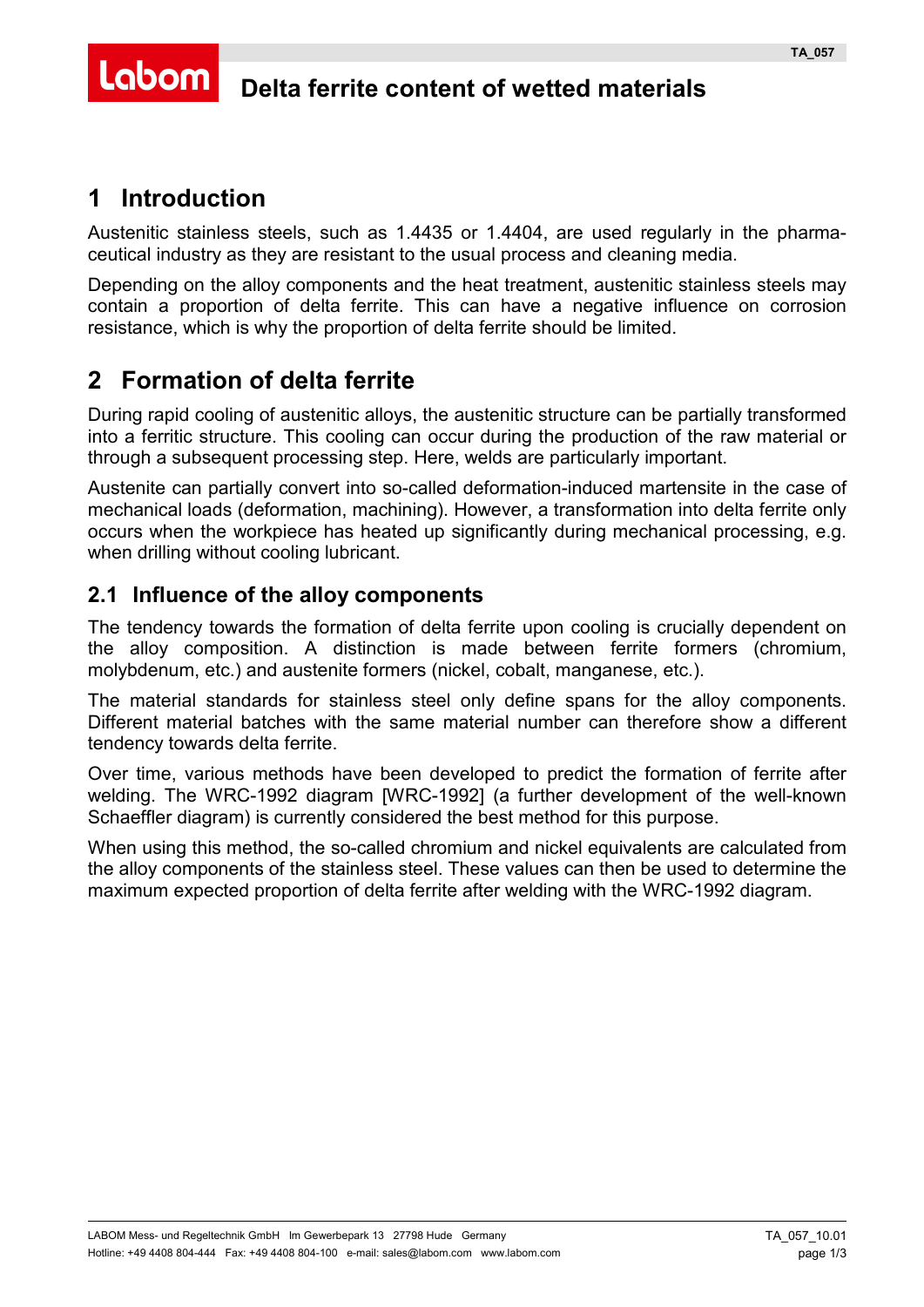## **3 Determination of the delta ferrite content**

Delta ferrite and austenite differ only in the crystal structure but not in the chemical composition. This limits the analytical possibilities. Destructive measurements are accurate, but cannot be performed on the final product. A non-destructive measurement is subject to uncertainties.

### **3.1 Metallographic method**

The safest method is a metallographic examination. A sample is ground and etched and then evaluated under an optical microscope. Due to the pre-treatment, the delta ferrite differs from the surrounding austenite because of its lower brightness.

### <span id="page-1-1"></span>**3.2 Magnetic inductive method**

The non-destructive, magnetic inductive method for determining the delta ferrite content uses the fact that delta ferrite is magnetisable, but austenite is not [FISCHER].

The disadvantage of this method is that all magnetisable components are identified, not just the delta ferrite. This includes in particular the above-mentioned deformation-induced martensite, which is also magnetisable.

It is also important to note that measurements on thin-walled parts, bends and edges are prone to errors. Furthermore, the spatial resolution of the measurement is limited. Conventional measuring devices therefore require a minimum volume of a 2-3 mm edge length according to the magnetic inductive method. A mathematical correction of these effects is possible in some instances, but leads to a further loss of measurement accuracy.

### **4 Normative requirements**

In relevant standards, which provide information on the determination of the delta ferrite content (e.g. [DIN11865], [DIN11866], [BN2]), all magnetisable structural components are combined for the limit value and a magnetic inductive test is proposed.

### **5 Application on LABOM diaphragm seals**

### **5.1 Wetted surfaces**

<span id="page-1-0"></span>The by far largest part of the wetted surface of a diaphragm seal is usually the diaphragm. Part of the base body may also be wetted depending on the type of diaphragm seal. With few exceptions, the diaphragm and the base body are connected by means of laser welding with a seam width of a few tenths of a millimetre. No further heat treatment takes place.